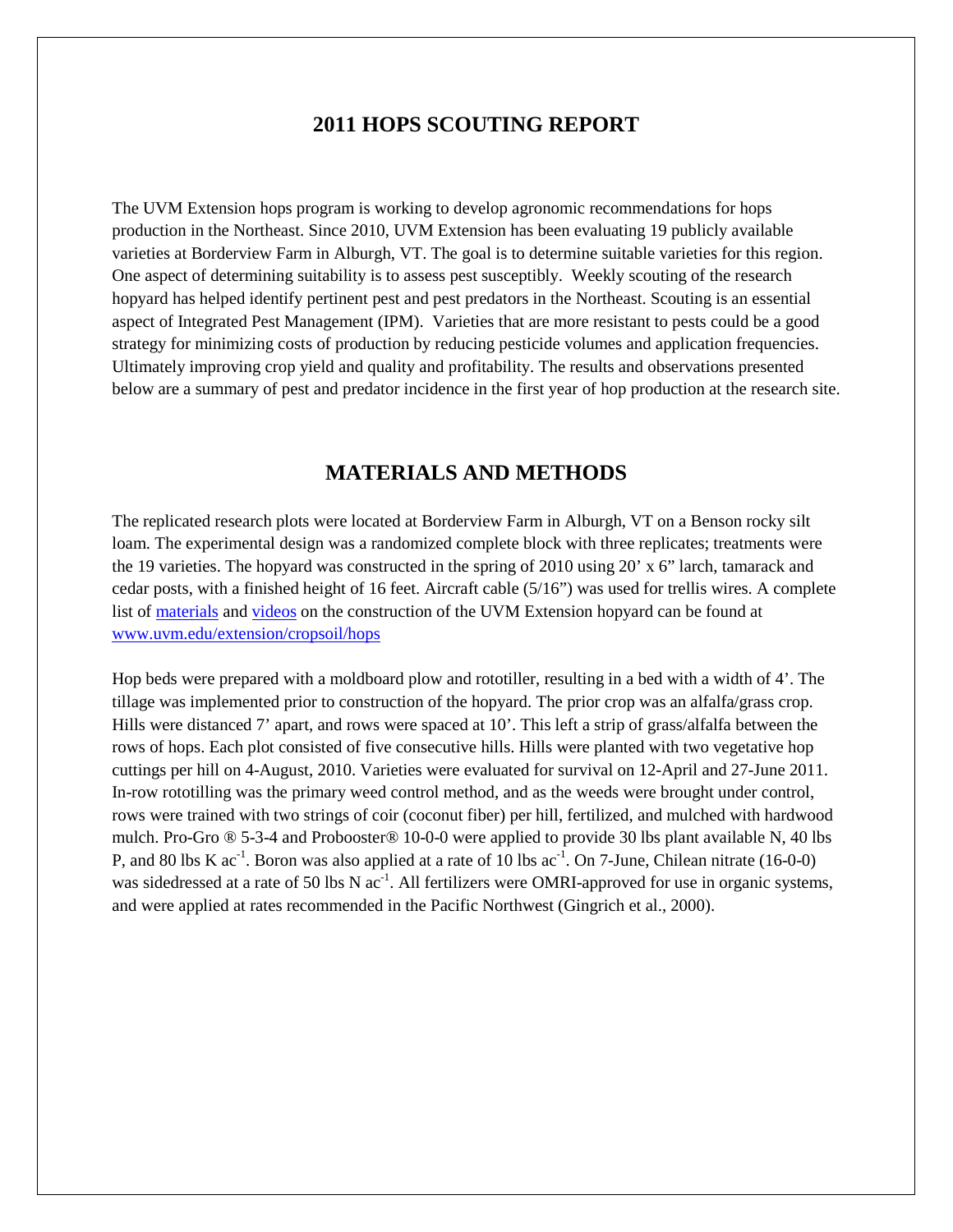| Date      | Downy mildew control |              | Potato leafhopper control                  | $TSSM^{\beta}$ control |  |
|-----------|----------------------|--------------|--------------------------------------------|------------------------|--|
|           | Regalia              | Sonata       | Pyganic                                    | Aza-Direct             |  |
| $17-Jun$  | All                  |              |                                            |                        |  |
| $30-J$ un | All                  |              | All                                        | All                    |  |
| $14-Jul$  |                      | All          | Select plots <sup><math>\pm f</math></sup> | Select plots           |  |
| $20$ -Jul |                      | All          |                                            | All                    |  |
| $2-Aug$   | Select plots         |              |                                            | Select plots           |  |
| $12-Aug$  |                      | Select plots |                                            | Select plots           |  |

**Table 1. 2011 Spray schedule in the organic hop variety trial, Alburgh, VT.**

*Ϯ, select plots; plots with leafhopper TSSM that met or exceeded threshold levels.*

*β, TSSM, two spotted spider mites*

In late June, three leaves per hill and two hills per plot were scouted for insects and diseases. The hopyard was scouted weekly in July and August, and pesticides were applied as needed (Table 1). [Potato](http://www.uvm.edu/extension/cropsoil/wp-content/uploads/Leaf_Hopper_Article.pdf)  [leafhoppers \(Empoasca fabae\)](http://www.uvm.edu/extension/cropsoil/wp-content/uploads/Leaf_Hopper_Article.pdf) (Figure 1; 2) and two-spotted spider mites (*Tetranychus urticae* Koch) were identified in the hopyard and determined to be above economic threshold. Economic thresholds for potato leafhoppers in hops has not been documented, but with an in-depth literature review, it was determined that two leafhoppers per leaf could be economically damaging to the hops. In the Pacific

Northwest the economic thresholds for two-spotted spider mites is 1-2 spider mites per leaf in June, or 5-10 per leaf in July. Downy mildew (*Pseudoperonospora humuli*) was identified on var. Cluster in mid-June (Figure 3). Powdery mildew (*Podosphaera macularis*) was not identified in the hopyard.

Regalia was sprayed as a preventative measure against downy mildew, and was tank-mixed with Pyganic (McLaughlin Gormley King Company, EPA Reg. No. 1021-1771) and Aza-Direct (Gowan, EPA Reg. No. 71908- 1-10163). Pyganic is derived from chrysanthemums and is a botanical insecticide that is labeled for use against leafhoppers in hops. Aza-Direct is a botanical insecticide derived from neem (Azadirachta indica) seeds and is labeled for mites and hops. Regalia (Marrone Bio Innovations, EPA Reg. No. 84059-3), an extract of *Reynoutria sachalinensis,* is labeled for use on hops against powdery and downy mildew. Regalia is used to help bolster a plant's natural defense mechanisms. Sonata was used in rotation with Regalia (AgraQuest, EPA Reg. No. 69592-13) against downy mildew. Sonata is a biofungicide that uses *Bacillus pumilis* strain QST 2808. It is a preventative product that is used to control and suppress powdery and downy mildew in hops. All pesticides applied were OMRI-



**Figure 1. Potato leafhoppers.**



**Figure 2. Leafhopper damage, called "hopper burn."**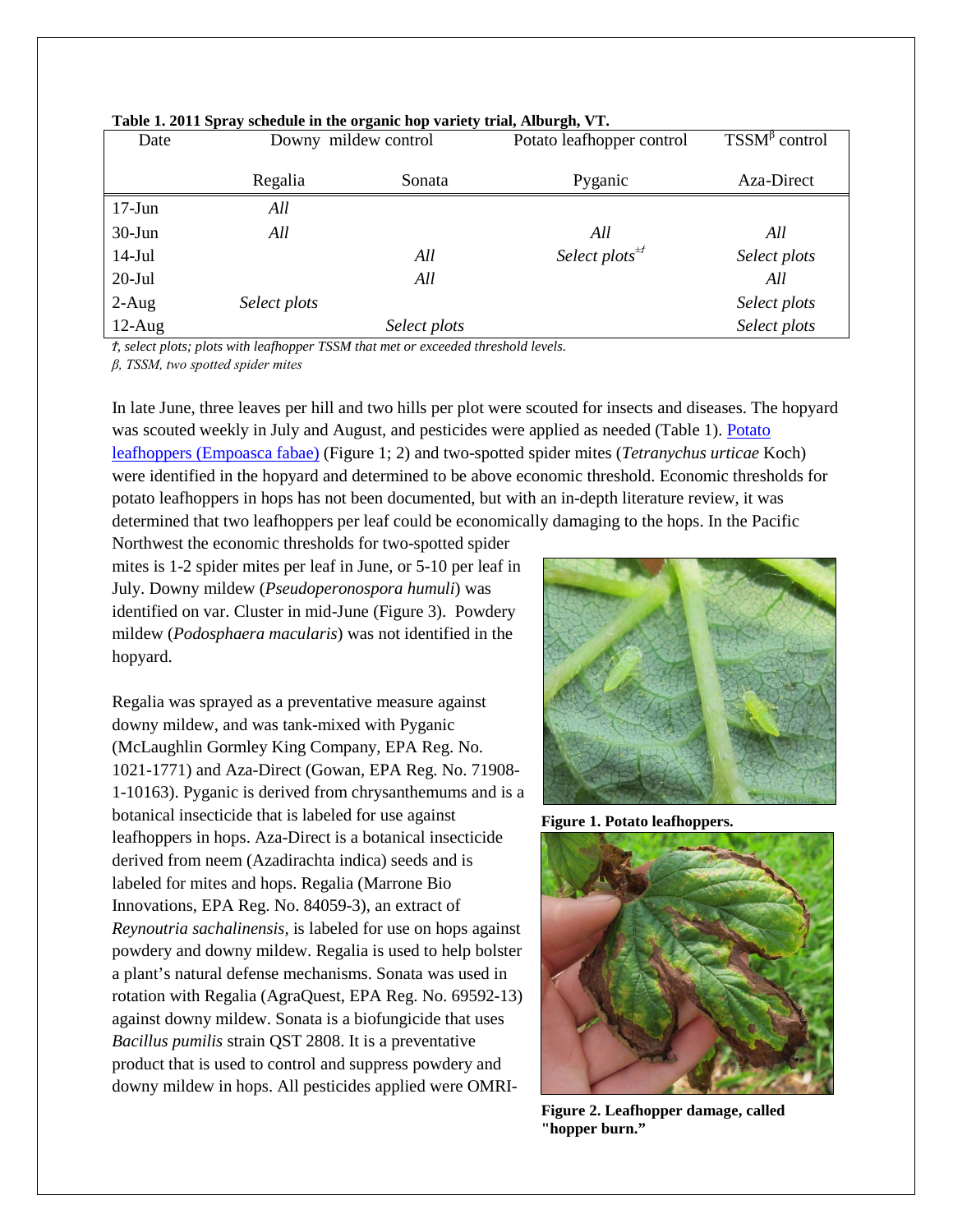

**Figure 3. Downy mildew on var. Cluster. Note short internodes and down curled leaves.**

approved for use in organic systems and were applied at rates specified by their labels.

The data presented is of three replications. Differences in pest incidence can occur because of variations in surrounding habitat, weather, and other growing conditions. Statistical analysis makes it possible to determine whether a difference among varieties is real, or whether it might have occurred due to other variations in the field. Insect incidence was analyzed using the PROC MIXED procedure in SAS using the Tukey-Kramer adjustment, which means that each variety was analyzed with a pairwise comparison (i.e. 'Cluster' statistically outperformed 'Cascade', Cascade statistically

outperformed 'Mt. Hood', etc.) In all tables, the top performing variety can be found in bold. Varieties that were not significantly lower in performance than the highest variety in a particular column are indicated with an asterisk.

# **RESULTS**

October 2010 was a very wet month with above average rainfall, saturating the newly planted hop vegetative cuttings. The 2010-2011 winter in Alburgh provided adequate snow cover, which helped protect the young rhizomes. April and May brought excessive rainfall and floods throughout Vermont. Dry and even drought like conditions was observed in the hopyard during July and most of August. In August, Tropical Storm Irene hit the Northeast, and Alburgh was subject to 70 mph winds and 4" of rain in the middle of harvesting (Table 2).

| Table 2. Temperature, precipitation , and Growing Degree Day Summary, Anburgh, v T. |        |       |       |       |      |         |      |       |       |                                                                                                   |        |         |         |       |
|-------------------------------------------------------------------------------------|--------|-------|-------|-------|------|---------|------|-------|-------|---------------------------------------------------------------------------------------------------|--------|---------|---------|-------|
|                                                                                     |        |       |       |       |      |         |      |       |       | Aug-10 Sep-10 Oct-10 Nov-10 Dec-10 Jan-11 Feb-11 Mar-11 Apr-11 May-11 Jun-11 Jul-11 Aug-11 Sep-11 |        |         |         |       |
| Average<br>Temperature (°F)                                                         | 70.4   | 64.0  | 50.6  | 39.9  | 27.7 | 22.8    | 20.8 | 32.9  | 46.6  | 58.7                                                                                              | 67.1   | 74.4    | 70.4    | 63.8  |
| Departure from<br>Normal                                                            | 1.4    | 3.6   | 1.8   | 2.2   | 2.3  | 4.6     | 0.5  | 2.1   | 3.1   | 2.1                                                                                               | 1.3    | 3.3     | 1.6     | 5.8   |
|                                                                                     |        |       |       |       |      |         |      |       |       |                                                                                                   |        |         |         |       |
| Precipitation<br>(inches)                                                           | 5.48   | 4.32  | 6.73  | 2.93  | 3.39 | 0.90    | 3.12 | 3.39  | 7.88  | 8.67                                                                                              | 3.52   | 3.68    | 10.23   | 5.56  |
| Departure from<br>Normal                                                            | 1.63   | 0.86  | 3.75  | 0.00  | 1.52 | $-1.05$ | 1.71 | 1.07  | 5.00  | 5.35                                                                                              | 0.09   | $-0.29$ | 6.38    | 2.10  |
|                                                                                     |        |       |       |       |      |         |      |       |       |                                                                                                   |        |         |         |       |
| Growing Degree<br>Days (base 32°F)                                                  | 1192.0 | 990.5 | 578.2 | 243.4 | 17.1 | 0.0     | 0.0  | 144.2 | 465.0 | 826.2                                                                                             | 1088.1 | 1314.4  | 1120.7  | 962.6 |
| Departure from<br>Normal                                                            | 45.0   | 138.5 | 57.4  | 63.4  | 12.4 | 0.0     | 0.0  | 27.9  | 120.0 | 63.6                                                                                              | 74.1   | 103.9   | $-26.3$ | 110.6 |

**Table 2. Temperature, precipitation\*, and Growing Degree Day summary, Alburgh, VT.**

Based on National Weather Service data from cooperative observer stations in South Hero, VT, which is in close proximity to the variety trial. \*Due to missing data from the South Hero station, precipitation from March to July 2011, and average temperature for August and September 2011 are taken from an observer station in Burlington, VT.

Historical averages are for 30 years of data (1971-2000).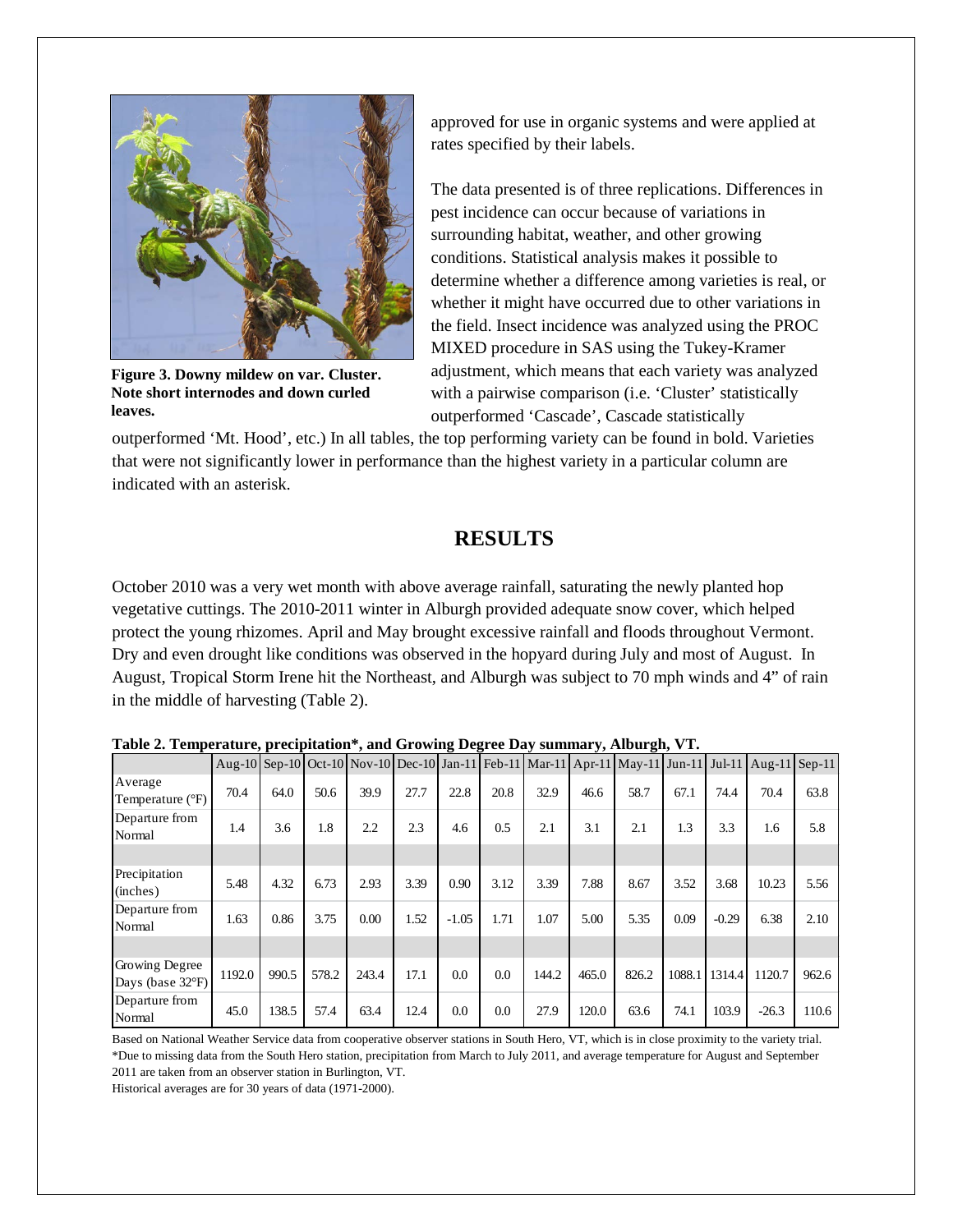#### *Variety by scouting date interaction for two-spotted spider mite incidence*

The interaction between variety and scouting date were found to be significant for levels of two-spotted spider mite (TSSM) (Figure 4). This indicates TSSM populations by variety responded differently across scouting date. Economic threshold levels used in the Pacific Northwest (PNW) are 1-2 TSSM leaf<sup>-1</sup> in June, and  $5\text{-}10$  TSSM leaf<sup>-1</sup> in mid-July. Miticides were applied as needed by plot, usually between scouting dates, however no pesticides were applied between the 8-July and 13-July scouting dates (Table 1). There was no difference in TSSM populations by variety on 8-July. Some varieties were a few varieties with TSSM above economic thresholds but the hops were not sprayed with insecticides. On 13- July, TSSM populations did differ by variety. The TSSM populations were reduced despite no chemical control intervention in all varieties except 'Liberty', 'Chinook', 'Perle' and 'Galena' (Figure 4; Figure 5). This may indicate that these varieties are especially susceptible to TSSM or it may indicate that predatory insects do not prefer these varieties. If predatory insects cannot colonize variety this may lead to explosive outbreaks of pests if spraying is not continuous.



**Figure 4. Two spotted spider mite incidence according to scouting date by varieties.**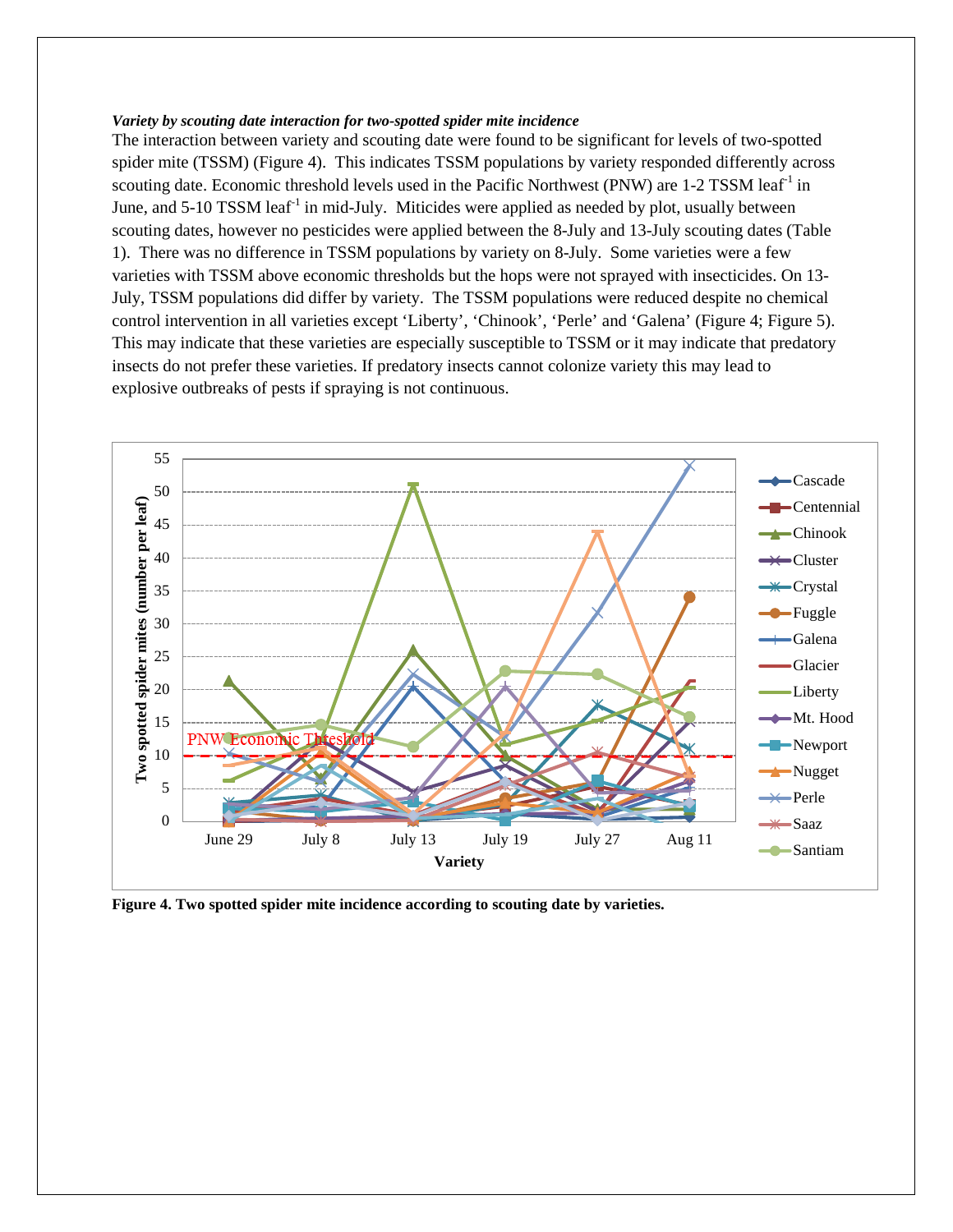

**Figure 5. Two spotted spider mite populations on July 8 & 13th of 2011.** *For the 13-July scouting date varieties with a different letter are statistically different.* 

#### *Pest and predatory insect incidence by variety*

In 2011, leafhoppers were identified as a potentially damaging pest of hops. Varieties differed significantly in incidence of potato leafhoppers, TSSM, and [spider mite destroyer](http://www.uvm.edu/extension/cropsoil/spider-mite-destroyers-and-spined-soldier-bugs) lady beetles (*Stethorus [picipes](http://www.uvm.edu/extension/cropsoil/spider-mite-destroyers-and-spined-soldier-bugs)*) (Table 3). The variety Newport and Saaz had the greatest number of potato leafhoppers (Table 3). There were several varieties including Willamette and Centennial that was not severely impacted by leafhoppers (Table 3; Figure 8). Interestingly, Newport remained healthy and vigorous despite high leafhopper populations. Spider mite destroyers are a predator of the TSSM (Figure 6; Figure 7). Varieties such as Mt. Hood, Centennial, Willamette, and Tettnang, which showed lower levels of TSSM, had higher populations of mite destroyers (Table 3; Figure 9). Varieties with high populations of TSSM often had high levels of destroyers. It is clear that TSSM and leafhopper populations are impacted by the hop variety. However, it is less clear if the mite destroyers have affinity for particular varieties or if populations are driven by the populations of TSSM.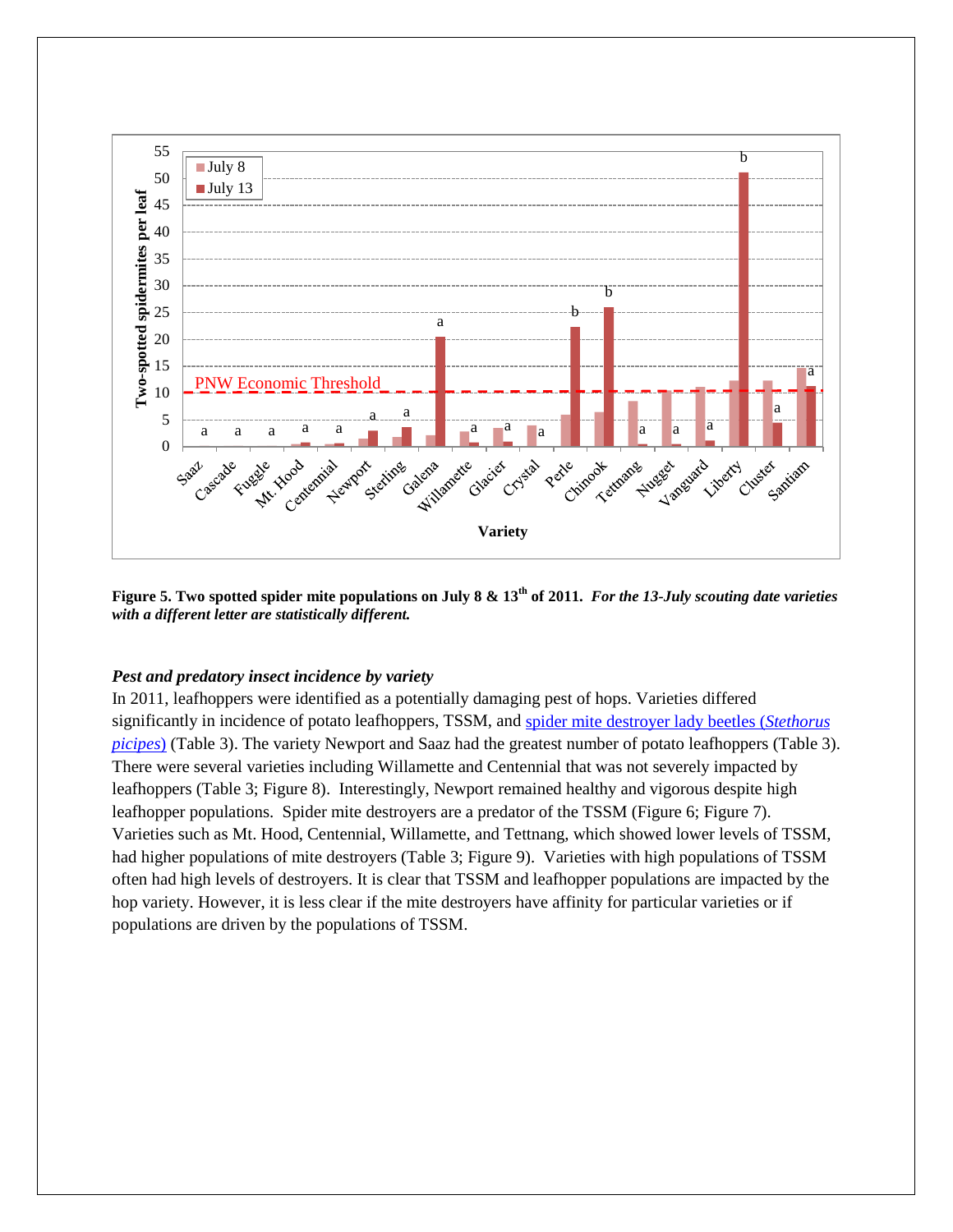| Variety    | Potato leafhoppers   |      | Two-spotted spider mites |      | Mite destroyers |             |
|------------|----------------------|------|--------------------------|------|-----------------|-------------|
|            | number per leaf      |      |                          |      |                 |             |
| Cascade    | 1.39                 | abc* | 0.42                     | a    | 0.36            | $\bf{B}$    |
| Centennial | 0.47<br>a            |      | 1.89                     | a    | 0.69            | Ab          |
| Chinook    | 0.72<br>ab           |      | 11.3                     | abcd | 1.19            | Ab          |
| Cluster    | 0.67<br>ab           |      | 7.03                     | abc  | 1.64            | Ab          |
| Crystal    | 2.25                 | abc  | 6.32                     | abc  | 1.00            | Ab          |
| Fuggle     | 0.78<br>ab           |      | 7.58                     | abc  | 0.50            | B           |
| Galena     | 1.22                 | abc  | 6.17                     | abc  | 0.72            | Ab          |
| Glacier    | 1.22                 | abc  | 5.78                     | abc  | 0.44            | B           |
| Liberty    | 2.22                 | abc  | 19.5                     | cd   | 0.97            | Ab          |
| Mt. Hood   | 2.24                 | abc  | 1.67                     | a    | 0.94            | Ab          |
| Newport    | 2.67<br>$\mathbf{C}$ |      | 2.53                     | ab   | 0.33            | B           |
| Nugget     | 1.08                 | abc  | 3.78                     | ab   | 0.39            | B           |
| Perle      | 0.86                 | abc  | 22.9                     | d    | 1.17            | Ab          |
| Saaz       | 2.42<br>bc           |      | 3.86                     | ab   | 0.72            | Ab          |
| Santiam    | 1.53                 | abc  | 16.6                     | bcd  | 2.50            | Ab          |
| Sterling   | 1.00                 | abc  | 6.28                     | abc  | 0.61            | $\mathbf b$ |
| Tettnang   | 0.83                 | abc  | 2.33                     | ab   | 0.96            | ab          |
| Vanguard   | 1.69                 | abc  | 14.2                     | abcd | 0.94            | ab          |
| Willamette | 0.39<br>a            |      | 2.25                     | a    | 0.72            | ab          |
| p-value    | 0.0002               |      | < 0.0001                 |      | 0.0523          |             |

| Table 3. Incidence of pests and predatory insects in an organic hopyard by variety across dates, Alburgh, VT. |  |  |  |
|---------------------------------------------------------------------------------------------------------------|--|--|--|

\*Varieties with the same letter within a column did not differ significantly.



**Figure 6. Two-spotted spider mites, bottom left, adult spider mite destroyer lady beetle, top right.**



**Figure 7. Two-spotted spider mite damage in hops.**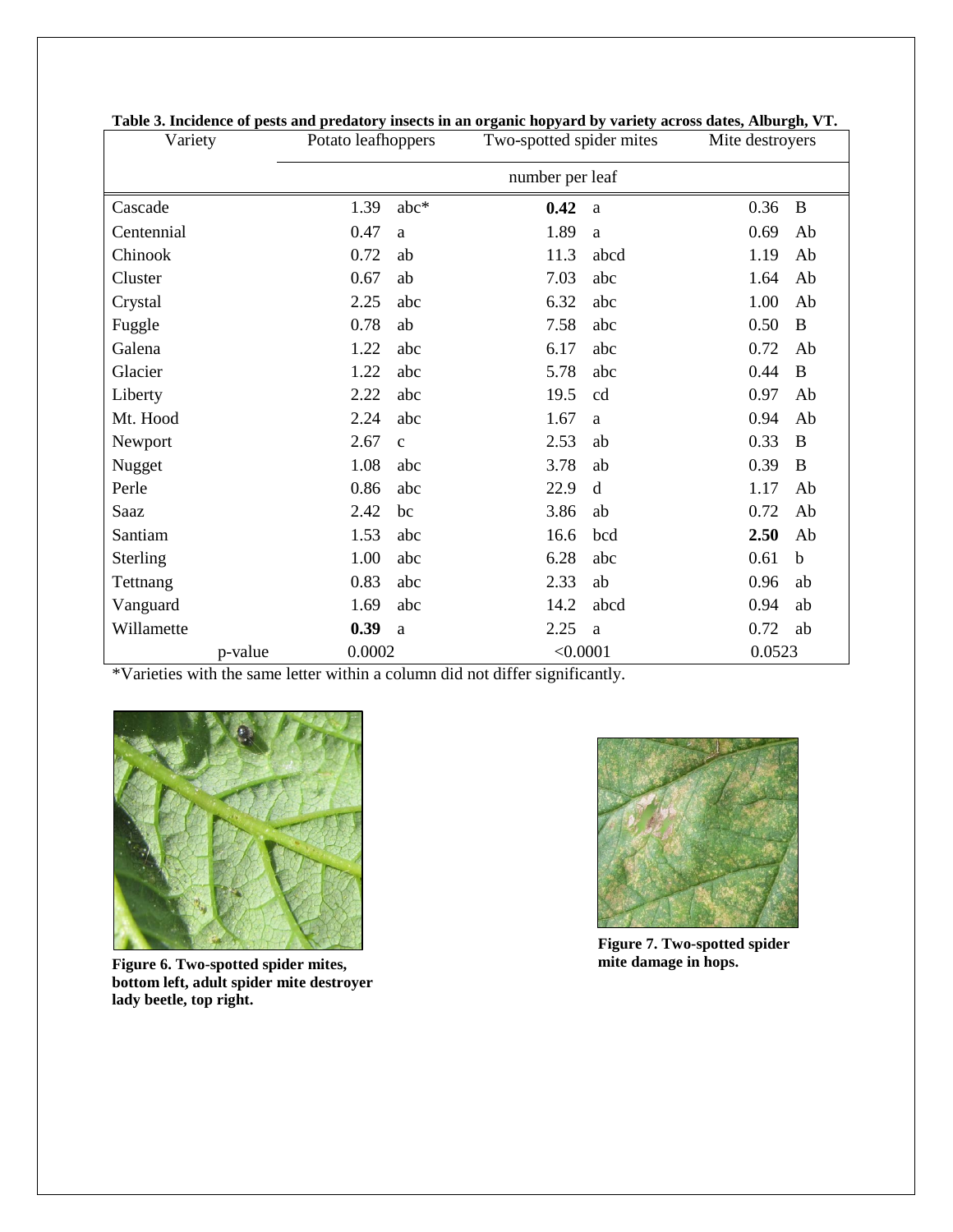

**Figure 8. Potato leafhopper incidence by variety across all dates.** *Varieties with the same letter are not statistically different.*



**Figure 9. Two spotted spider mite and spider mite destroyer populations by variety across all dates.** *Varieties with the same letter are not statistically different.*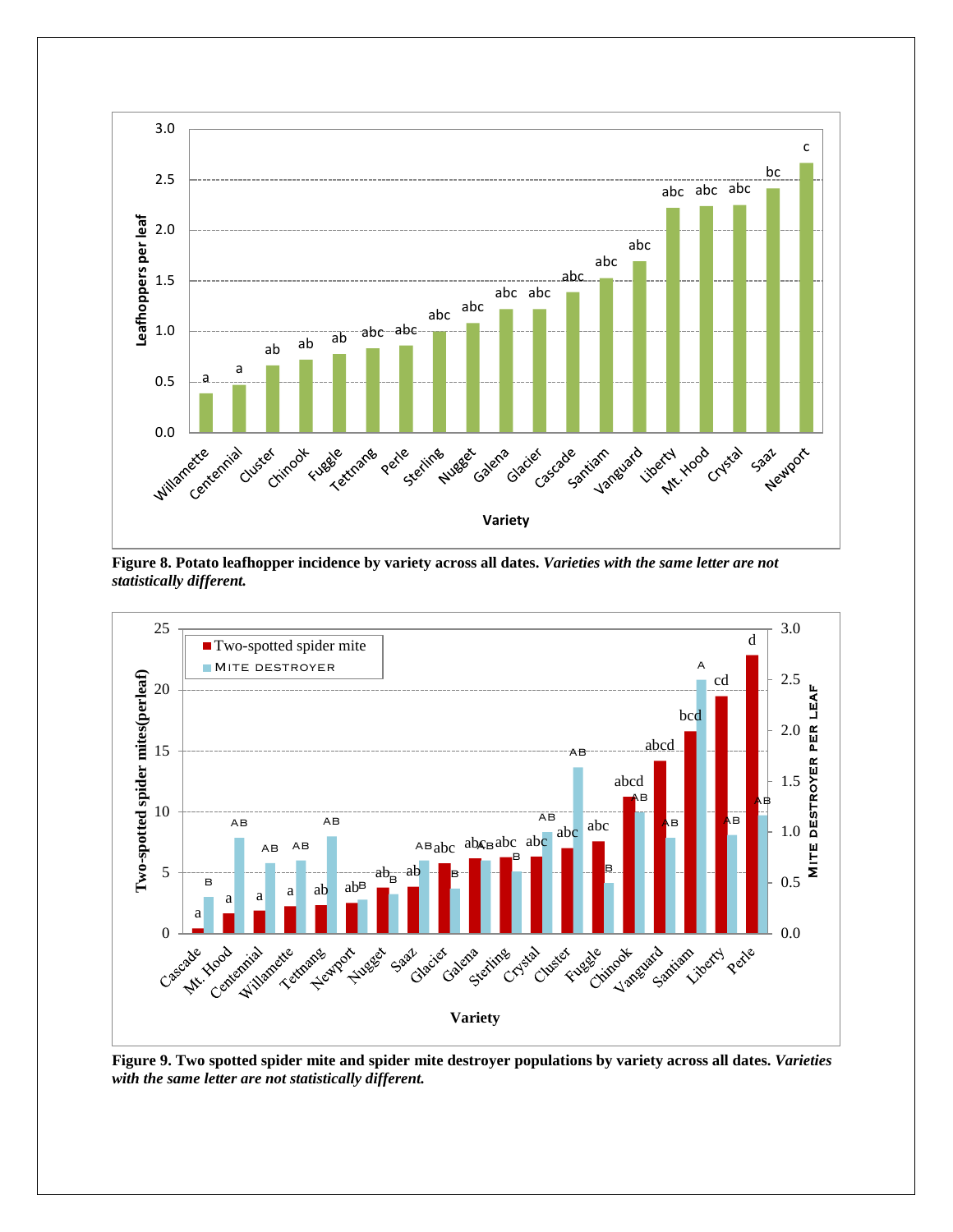#### *Pest and beneficial insects by date*

Potato leafhoppers were most severe on the first scouting date (Table 4). Two spotted spider mite populations continued to get worse as the season progressed, despite chemical intervention in the "hot spots". Mite destroyer populations continued to grow as the season progressed (Table 4). Changes in insect populations over the season can be related to weather and also control strategies.

| Scouting date | Potato<br>leafhoppers | Two-spotted spider mites | Mite destroyers |  |
|---------------|-----------------------|--------------------------|-----------------|--|
|               |                       | $leaf^1$                 |                 |  |
| 29-Jun        | 2.17                  | 3.88*                    | 0.03            |  |
| 8-Jul         | 1.46                  | $5.22*$                  | 0.34            |  |
| $13$ -Jul     | 1.97                  | 7.80*                    | 0.40            |  |
| $19$ -Jul     | $0.82*$               | $7.32*$                  | 0.31            |  |
| 27-Jul        | $0.94*$               | $9.20*$                  | 1.37            |  |
| 11-Aug        | $0.75*$               | 11.52                    | $2.86*$         |  |
| p-value       | < 0.0001              | 0.0063                   | < 0.0001        |  |

### **Table 4. Pest and beneficial insect populations by scouting date in an organic hopyard in Alburgh, VT.**

\*Indicates that the treatment did not differ from the top performer (in bold).

## **DISCUSSION**

Disease incidence was low in the hopyard during the 2011growing season. One Cluster hill, which already presented poor vigor due to root rot, was lost to a downy mildew infection that infected the crown. It is presumed that the plant material was infected prior to planting. Other diseases were not prevalent most likely due to an extremely dry July and August.

Weed pressure was combatted by first rototilling the beds, and only when the weeds were under control were the hops trained, resulting in varied training dates among the same variety. As a result of varied training dates, hop plants within the same variety demonstrated different growth characteristics, with earlier trained plants being taller and lusher, which could possibly account for more appealing habitat to some insects.

The UVM Extension hopyard is adjacent to an alfalfa field. After the first cut of alfalfa was harvested, significant damage was noticed in the hopyard. Scouting revealed high levels of the potato leafhopper. Leafhoppers pierce the leaf tissue and suck out water and nutrients. The saliva that is left behind by this action can block the leaf veins, preventing nutrients from reaching the tips of the leaf and in the end causing leaf necrosis. A review of scholarly papers revealed that there are no established economic threshold levels for leafhoppers in hops. Reviews of threshold levels for raspberries, potatoes, and alfalfa, resulted in the establishment of a threshold level of two leafhoppers per leaf. A review article on potato leafhoppers can be found on the UVM Extension Northwest Crops and Soils Team website: [www.uvm.edu/extension/cropsoil/hops.](http://www.uvm.edu/extension/cropsoil/hops)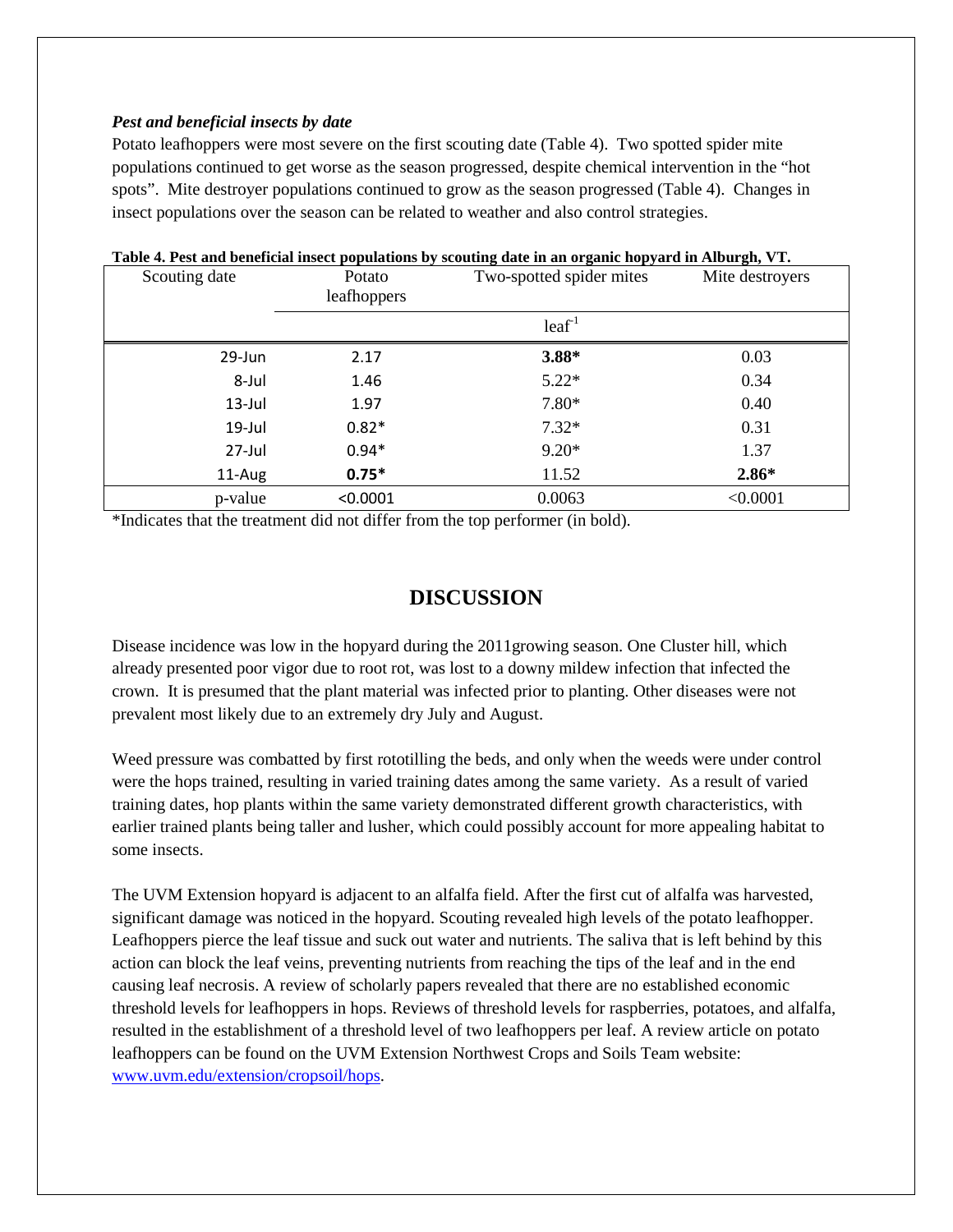The highest leafhopper incidence was observed between end of June and mid-July. Newport exhibited the highest average of leafhoppers per leaf across the six sample dates while Willamette had the lowest populations. Organic chemical control proved to be fairly affective, and leafhopper incidence did decline over the growing season. At this time it is unknown what draws leafhoppers to certain varieties or perhaps repels them from another. There may be physical differences between hop variety leaves, as is found in leafhopper resistant alfalfa varieties which have dense hair covered in a stick substance that deters nymphs. Other possibilities include hop alpha acid levels or nutrient levels acting as a deterrent or attractant. Further research will be conducted in the following growing season.

Economic threshold levels used in the Pacific Northwest are 1-2 TSSM leaf<sup>-1</sup> in June and 5-10 TSSM leaf<sup>-1</sup> in mid-July. Spider mite infestations, if severe enough, can reduce the productivity of the plant, as well as damage the hop cones. July was hotter and drier than usual this year, which will promote TSSM population flare ups. TSSM are also marginally mobile. "Hot spots" in the hopyard where TSSM populations were high quickly spread to neighboring plots as the season progressed. Studies have shown that in many horticultural crops, broad spectrum insecticides that remove natural predators of two-spotted spider mites (*Tetranychus urticae*) are the root cause of mites causing economic damage to a crop (James et al. 2001).

The miticide used in the organic hop variety trial did not seem to demonstrate very good control of TSSM. All plots were sprayed on June 30 and July 20, however, subsequent scouting dates did not show a reduction in average TSSM numbers across all varieties. The miticide successfully reduced TSSM populations in 31.6% of the varieties at the end of June-early July, and 42.1% of the varieties at the end of July. Where it was successful, the miticide seemed to work best on varieties that had average TSSM populations above the threshold. Additional research needs to be conducted to determine efficacy of organic pesticides on pest populations.

Interestingly, many varieties tagged as susceptible to insects by the industry did not suffer as greatly as was originally feared. Chinook, normally considered not excessively sensitive to insects, did have some of the higher TSSM numbers across all scouting dates. This follows what Leonard Perry found in the UVM research trials in the 1990's. However, the vigor of Chinook did not seem to be particularly affected by the pests. Cascade, normally found to be prone to insects, and sited as having mite and aphid problems in the UVM trials in the 1990's, did not suffer too badly from insect predation. Tettnang, considered to be sensitive to TSSM, did not have particularly high levels of TSSM in this year's trial, but did suffer from poor vigor.

Given the complex interactions between variety, environment, pest, and predator populations additional work needs to be done to provide growers with an effective integrated pest management program for hops in the Northeast. This first year of data collection provides some insight on research direction for coming the years.